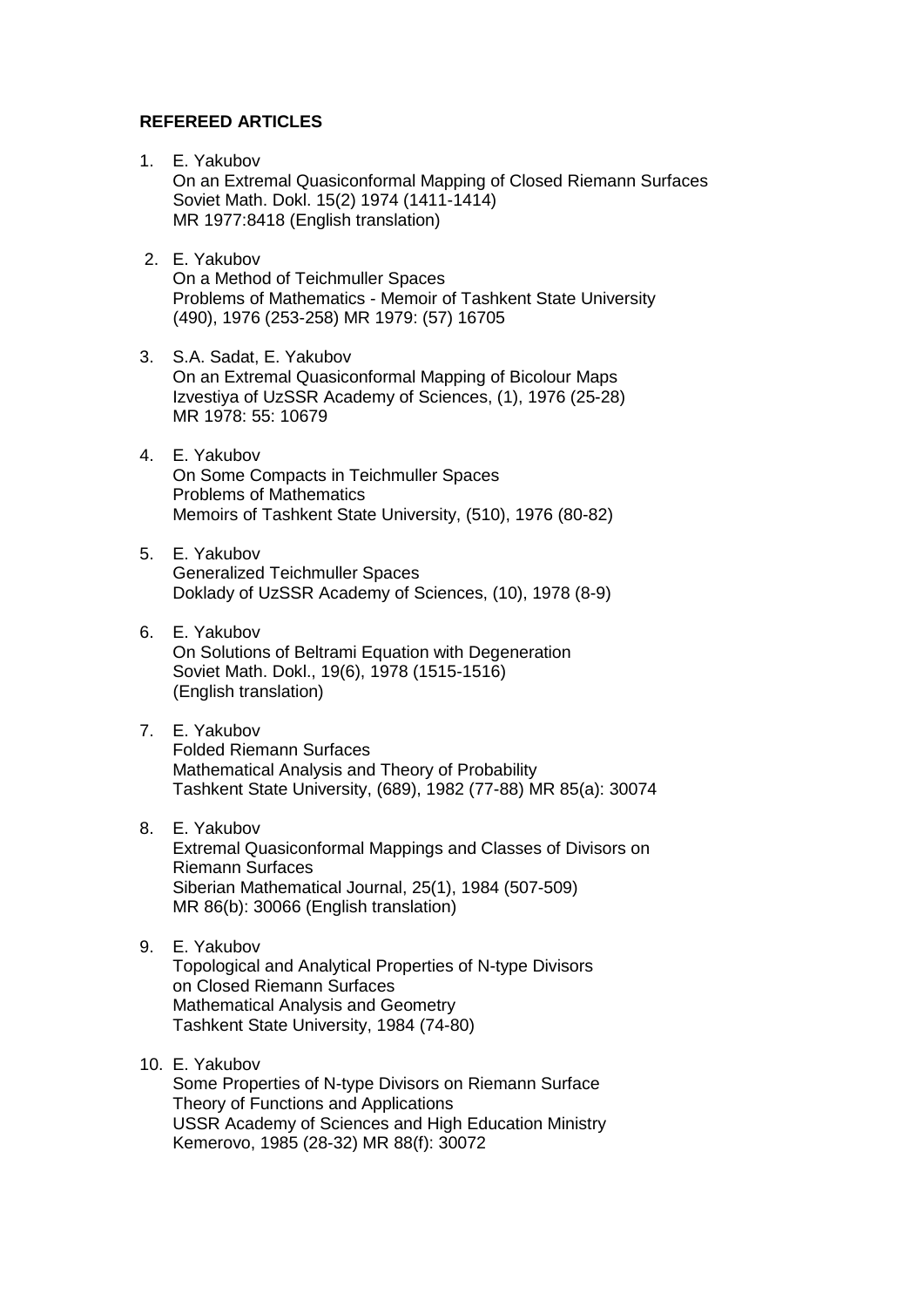11. E. Yakubov

 On a Uniqueness Theorem for Solution of Beltrami Equation with Degeneration Mathematical Analysis Tashhkent State University, 1986 (91-93) MR 91b: 00031

- 12. E. Yakubov On Singularities of Solutions to a System of Equations Memoir of Tashkent State University, 1987 (104-107) MR 91b: 00030
- 13. E. Yakubov Metric Properties of Divisor Classes on Riemann Surfaces Mathematical Analysis and Algebra Tashkent State University, 1988 (117-121) MR 91j: 00010
- 14. U. Srebro, E. Yakubov Branched Folded Maps and Alternating Beltrami Equations Journal d'Analyse, 70, 1996 (65-90) MR 98f :30021
- 15. U. Srebro, E. Yakubov u-homeomorphisms Contemporary Mathematics AMS, 211, 1997 (473-479) MR 99c:30043
- 16. U. Srebro, E. Yakubov Uniformization of Maps with Folds Journal of Israel Mathematical Conf. Proc. 11, 1997 (229-232) MR 98j:30015
- 17. O. Rubanov, E. Yakubov On Teichmüller-Jacobian Space and Non-Linear Equations Journal of Israel Mathematical Conf. Proc. 11, 1997 (209-214) MR 98h:58090
- 18. U. Srebro, V. Ryazanov, E. Yakubov To the Theory of BMO-quasiregular Mappings Doklady Mathematics 60(3), 1999 (319-321) MR 2000k:30025
- 19. U. Srebro, V. Ryazanov, E. Yakubov BMO-Quasiconformal Mappings Journal d'Analyse, 83, 2001 (1-20) MR1828484 (2002a:30034)
- 20. U. Srebro, E. Yakubov On Folding Solutions of the Beltrami Equations Annales Academiae Scientiarum Fennicae 26, 2001 (225-231) MR1816569 (2002a:30036)
- 21. V. Ryazanov, U. Srebro, E. Yakubov Plane mappings with dilatation dominated by functions of bounded mean oscillation Siberian Advances in Mathematics 11(2), 2001 (94-130) MR1847627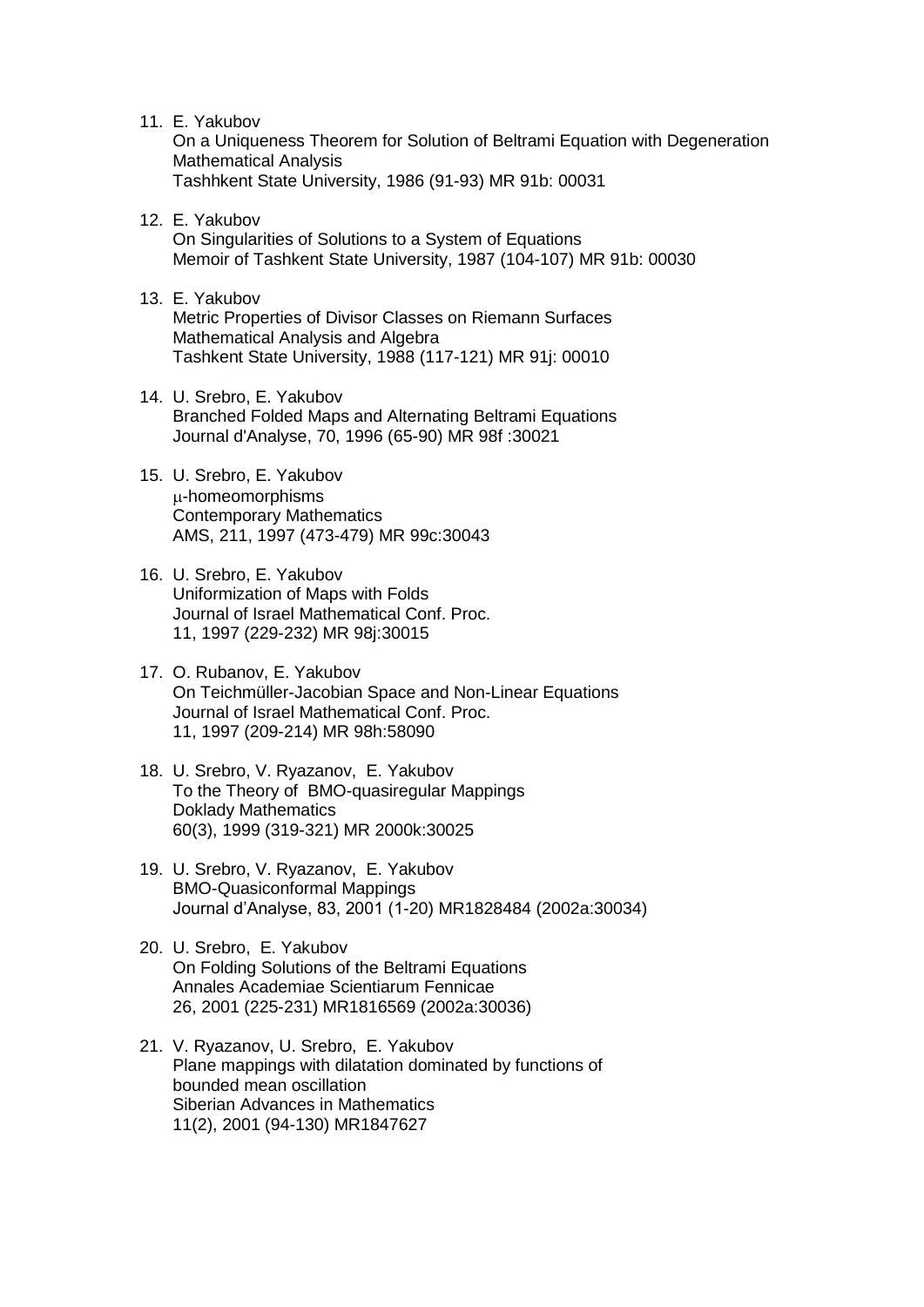- 22. O. Martio, V. Ryazanov, U. Srebro, E. Yakubov On the Theory of Q(x)-homeomorphisms Doklady Mathematics, 64(3), 2001 (306-308) MR1890510
- 23. V. Chueshev, È.Kh. Yakubov Weierstrass Multiplicative Points on a Compact Riemann Surface Siberian Mathematical Journal, 43(6), 2002 (1141-1158) MR21946240
- 24. O. Martio, V. Ryazanov, U. Srebro, E. Yakubov Q-Homeomorphisms Contemporary Mathematics, 364, 2004 (193-203) MR 2099027
- 25. U. Srebro, E. Yakubov Boundary Behavior of  $\mu$ -Homeomorphisms Israel J. of. Mathematics 141, 2004, (249-261) MR2063036
- 26. O. Martio, V. Ryazanov, U. Srebro, E. Yakubov Mappings with Finite Length Distortion Journal d'Analyse Mathématique, 93, 2004, (215-236) MR2110329
- 27. R. Goot, L. Mallaev, E.H. Yakubov Selection of Treatment Method for Oncological Diseases Automatic Control and Computer Sciences, 38(6), 2004 (42-48)
- 28. U. Srebro, E. Yakubov The Beltrami Equation Handbook of Complex Analysis: Geometric Function Theory R. Kühnau (ed.), Elsevier North Holland, 2, 2005 (555-597) (invited survey article) MR2121867
- 29. O. Martio, V. Ryazanov, U. Srebro, E. Yakubov On Q-homeomorphisms Annales Academiǽ Scientiarum Fennicǽ, 30, 2005, (49-69) MR2140298
- 30. V. Ryazanov, U. Srebro, E. Yakubov On ring solutions of Beltrami equations Journal d'Analyse Mathématique, 96, 2005 (117-150) MR 2177183
- 31. V. Ryazanov, U. Srebro, E. Yakubov The Beltrami Equation and FMO Functions Contemporary Mathematics, 382, 2005 (357-364) MR2175903
- 32. V. Ryazanov, U. Srebro, E. Yakubov Finite Mean Oscillation and the Beltrami Equation Israel J. of Mathematics, 153, 2006 (247-266)
- 33. V. Ryazanov, U. Srebro, E. Yakubov On the Theory of the Beltrami Equation Ukranian Mathematical J., 58(11), 2006 (1786-1798)
- 34. V. Ryazanov, U. Srebro, E. Yakubov The Beltrami Equation and Ring Homeomorphisms Ukrainian Mathematical Bulletin, 4(1), 2007 (79-115)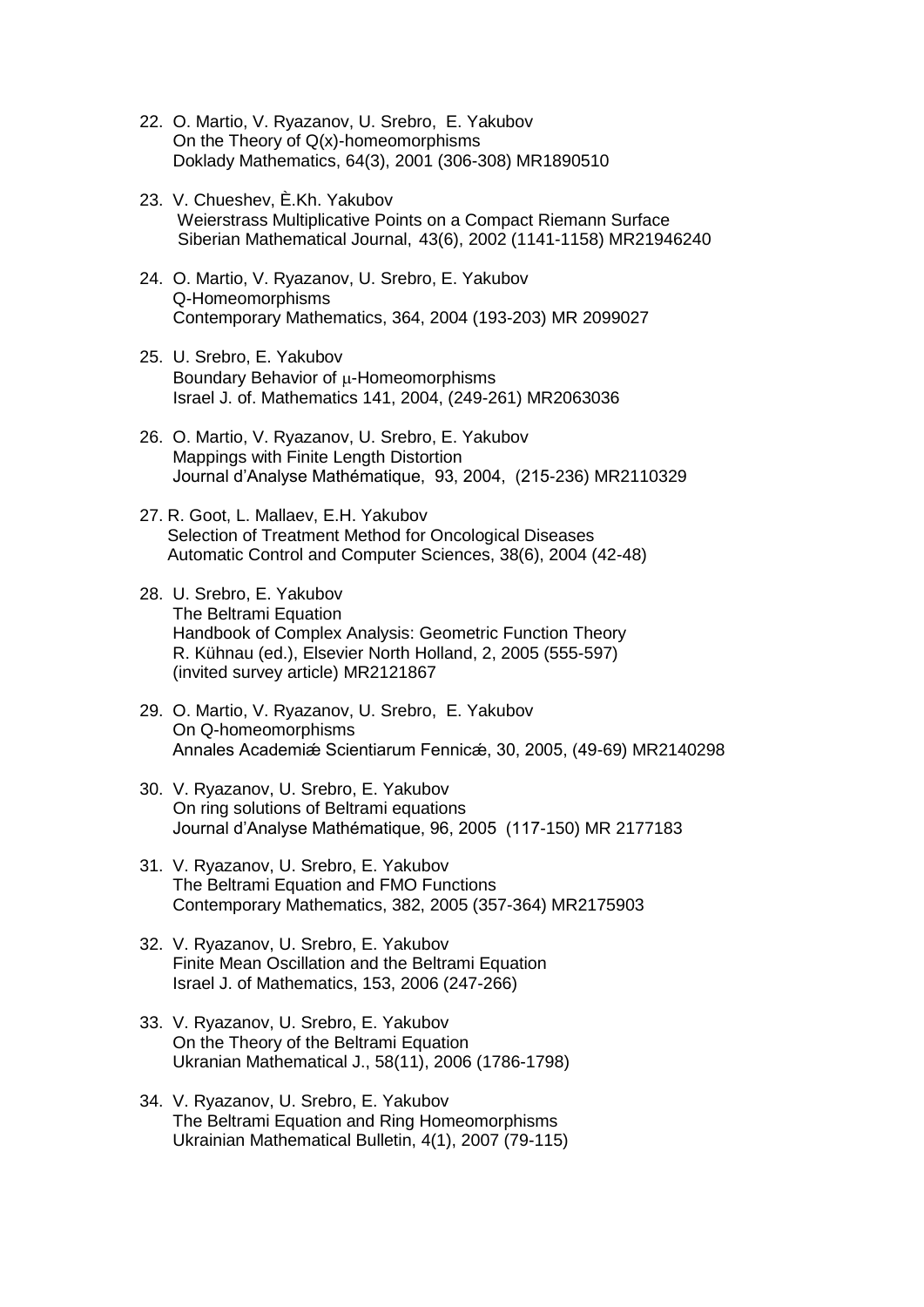- 35. V. Ryazanov, U. Srebro, E. Yakubov Ring Homeomorphisms and Beltrami Equation HAIT Journal of Science and Engineering C 4(1-2), 2007 (272-294)
- 36. R. Goot, G.M. Zharinov, E. Yakubov A Simplified Model for Kinetics of a Tumor Cells' Population Problems of Oncology, 55(1), 2009 (83-88) [in Russian] **[to be translated into English]**
- 37. V. Ryazanov, U.Srebro, E. Yakubov On Convergence Theory for Beltrami Equations Ukrainian Mathematical Bulletin, 5(4), 2008 (517-528)
- 38. V. Ryazanov, U. Srebro, E. Yakubov To Strong Ring Solutions of the Beltrami Equation Uzbek Mathematical Journal, 1, 2009 (127-137)
- 39. R.E. Goot, D. Goldstein, W.S. Nudelman, R.B. Shklyar, E.KH. Yakubov Mathematical Modeling of Idiopathic Scoliosis Formation Central Asian J. of Mathematics, 1(1-2), 2007 (1-10)
- 40. V. Ryazanov, U. Srebro, E. Yakubov On Strong Solutions of the Beltrami Equations J. Complex Variables and Elliptic Equations, 55(1-3), 2010 (219-236) **[dedicated to Prof. Andreian Cazacu on the occasion of her 80th birthday]**
- 41. V. Ryazanov, U. Srebro, E. Yakubov On Integral Conditions in the Mapping Theory Ukrainian Mathematical Bulletin, 7(1), 2010 (73-87)
- 42. V. Ryazanov, U. Srebro, E. Yakubov Moduli in modern mapping theory Revue Roumaine de Mathematiques Pures et Appliquees 54(5-6), 2009 (549-563)
- 43. B. Yakubov, E. Yakubov, V.A. Gotlib Experimental estimation of fluidization parameters – A stochastic approximation method approach Int'l. J. of Chemical Reactor Engineering 8(1), 2010 (1-12) [ISSN (online) 1542-6580]
- 44. V. Ryazanov, U. Srebro, E. Yakubov On integral conditions in the mapping theory J. of Mathematical Sciences, 173(4), 2011 (397-407)
- 45. V. Ryazanov, U. Srebro, E. Yakubov Integral conditions in the theory of the Beltrami equations An Int'l. J. Complex Variables and Elliptic Equations Available online 16 March 2011 [DOI: 10.1080/17476933.2010.534790]